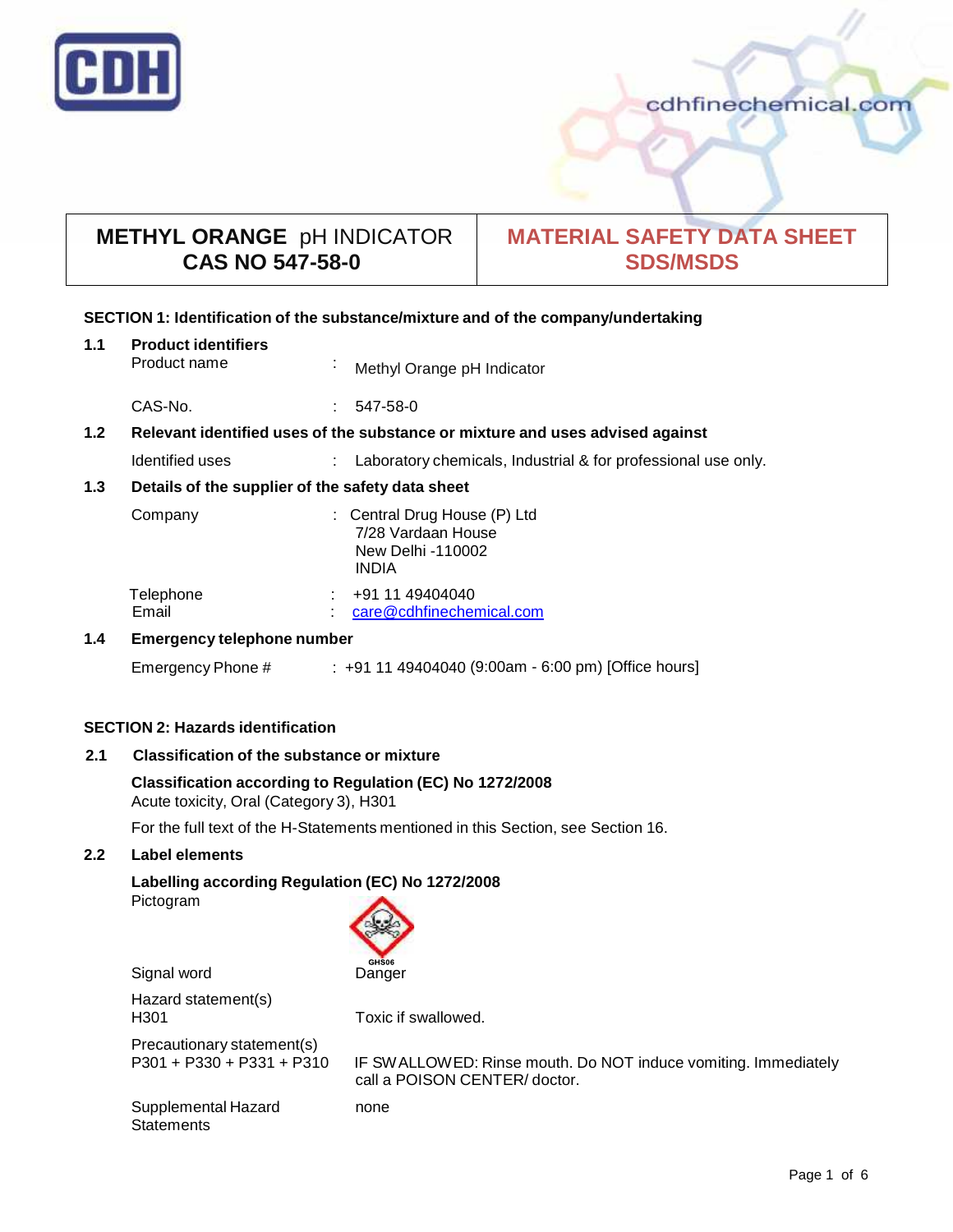# **2.3 Other hazards**

This substance/mixture contains no components considered to be either persistent, bioaccumulative and toxic (PBT), or very persistent and very bioaccumulative (vPvB) at levels of 0.1% or higher.

# **SECTION 3: Composition/information on ingredients**

### **3.1 Substances**

| -----------<br>Synonyms                          | 4-[4-(Dimethylamino)phenylazo]benzenesulfonic acid sodium salt<br>Acid Orange 52<br>Helianthin<br>Orange III |
|--------------------------------------------------|--------------------------------------------------------------------------------------------------------------|
| Formula<br>Molecular weight<br>CAS-No.<br>EC-No. | $C_{14}H_{14}N_3NaO_3S$<br>327.34 g/mol<br>÷.<br>547-58-0<br>208-925-3                                       |

| Hazardous ingredients according to Regulation (EC) No 1272/2008 |          |                    |               |  |  |  |  |
|-----------------------------------------------------------------|----------|--------------------|---------------|--|--|--|--|
| Component                                                       |          | Classification     | Concentration |  |  |  |  |
| Sodium 4-(4-dimethylaminophenylazo)benzenesulphonate            |          |                    |               |  |  |  |  |
| CAS-No.                                                         | 547-58-0 | Acute Tox. 3; H301 | $\leq$ 100 %  |  |  |  |  |

EC-No. 208-925-3

For the full text of the H-Statements mentioned in this Section, see Section 16.

# **SECTION 4: First aid measures**

### **4.1 Description of first aid measures**

### **General advice**

Consult a physician. Show this safety data sheet to the doctor in attendance.

### **If inhaled**

If breathed in, move person into fresh air. If not breathing, give artificial respiration. Consult a physician.

### **In case of skin contact**

Wash off with soap and plenty of water. Take victim immediately to hospital. Consult a physician.

### **In case of eye contact**

Flush eyes with water as a precaution.

### **If swallowed**

Never give anything by mouth to an unconscious person. Rinse mouth with water. Consult a physician.

### **4.2 Most important symptoms and effects, both acute and delayed**

The most important known symptoms and effects are described in the labelling (see section 2.2) and/or in section 11

**4.3 Indication of any immediate medical attention and special treatment needed** No data available

### **SECTION 5: Firefighting measures**

# **5.1 Extinguishing media**

**Suitable extinguishing media** Use water spray, alcohol-resistant foam, dry chemical or carbon dioxide.

**5.2 Special hazards arising from the substance ormixture** Carbon oxides, Nitrogen oxides (NOx), Sulphur oxides, Sodium oxides

# **5.3 Advice for firefighters**

Wear self-contained breathing apparatus for firefighting if necessary.

**5.4 Further information** No data available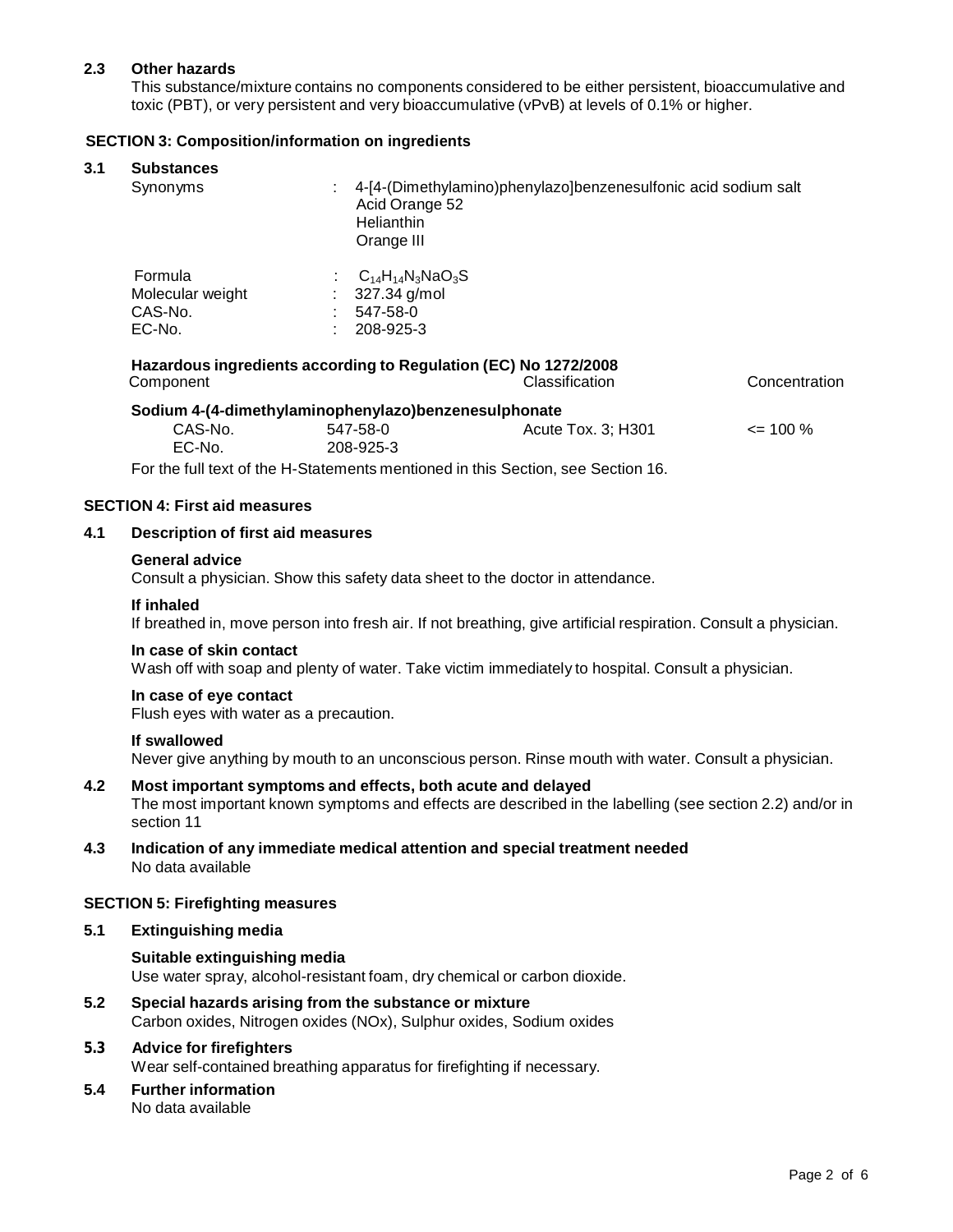# **SECTION 6: Accidental release measures**

- **6.1 Personal precautions, protective equipment and emergency procedures** Wear respiratory protection. Avoid dust formation. Avoid breathing vapours, mist or gas. Ensure adequate ventilation. Evacuate personnel to safe areas. Avoid breathing dust. For personal protection see section 8.
- **6.2 Environmental precautions**

Prevent further leakage or spillage if safe to do so. Do not let product enter drains.

- **6.3 Methods and materials for containment and cleaning up** Pick up and arrange disposal without creating dust. Sweep up and shovel. Keep in suitable, closed containers for disposal.
- **6.4 Reference to other sections**

For disposal see section 13.

### **SECTION 7: Handling and storage**

### **7.1 Precautions for safe handling**

Avoid contact with skin and eyes. Avoid formation of dust and aerosols. Provide appropriate exhaust ventilation at places where dust is formed. For precautions see section 2.2.

# **7.2 Conditions for safe storage, including any incompatibilities**

Store in cool place. Keep container tightly closed in a dry and well-ventilated place. Storage class (TRGS 510): 6.1D: Non-combustible, acute toxic Cat.3 / toxic hazardous materials or hazardous materials causing chronic effects

## **7.3 Specific end use(s)**

Apart from the uses mentioned in section 1.2 no other specific uses are stipulated

#### **SECTION 8: Exposure controls/personal protection**

### **8.1 Control parameters**

### **8.2 Exposure controls**

### **Appropriate engineering controls**

Avoid contact with skin, eyes and clothing. Wash hands before breaks and immediately after handling the product.

#### **Personal protective equipment**

#### **Eye/face protection**

Face shield and safety glasses Use equipment for eye protection tested and approved under appropriate government standards such as NIOSH (US) or EN 166(EU).

# **Skin protection**

Handle with gloves. Gloves must be inspected prior to use. Use proper glove removal technique (without touching glove's outer surface) to avoid skin contact with this product. Dispose of contaminated gloves after use in accordance with applicable laws and good laboratory practices. Wash and dry hands.

# **Body Protection**

Complete suit protecting against chemicals, The type of protective equipment must be selected according to the concentration and amount of the dangerous substance at the specific workplace.

### **Respiratory protection**

Where risk assessment shows air-purifying respirators are appropriate use a full-face particle respirator type N99 (US) or type P2 (EN 143) respirator cartridges as a backup to engineering controls. If the respirator is the sole means of protection, use a full-face supplied air respirator. Use respirators and components tested and approved under appropriate government standards such as NIOSH (US) or CEN (EU).

### **Control of environmental exposure**

Prevent further leakage or spillage if safe to do so. Do not let product enter drains.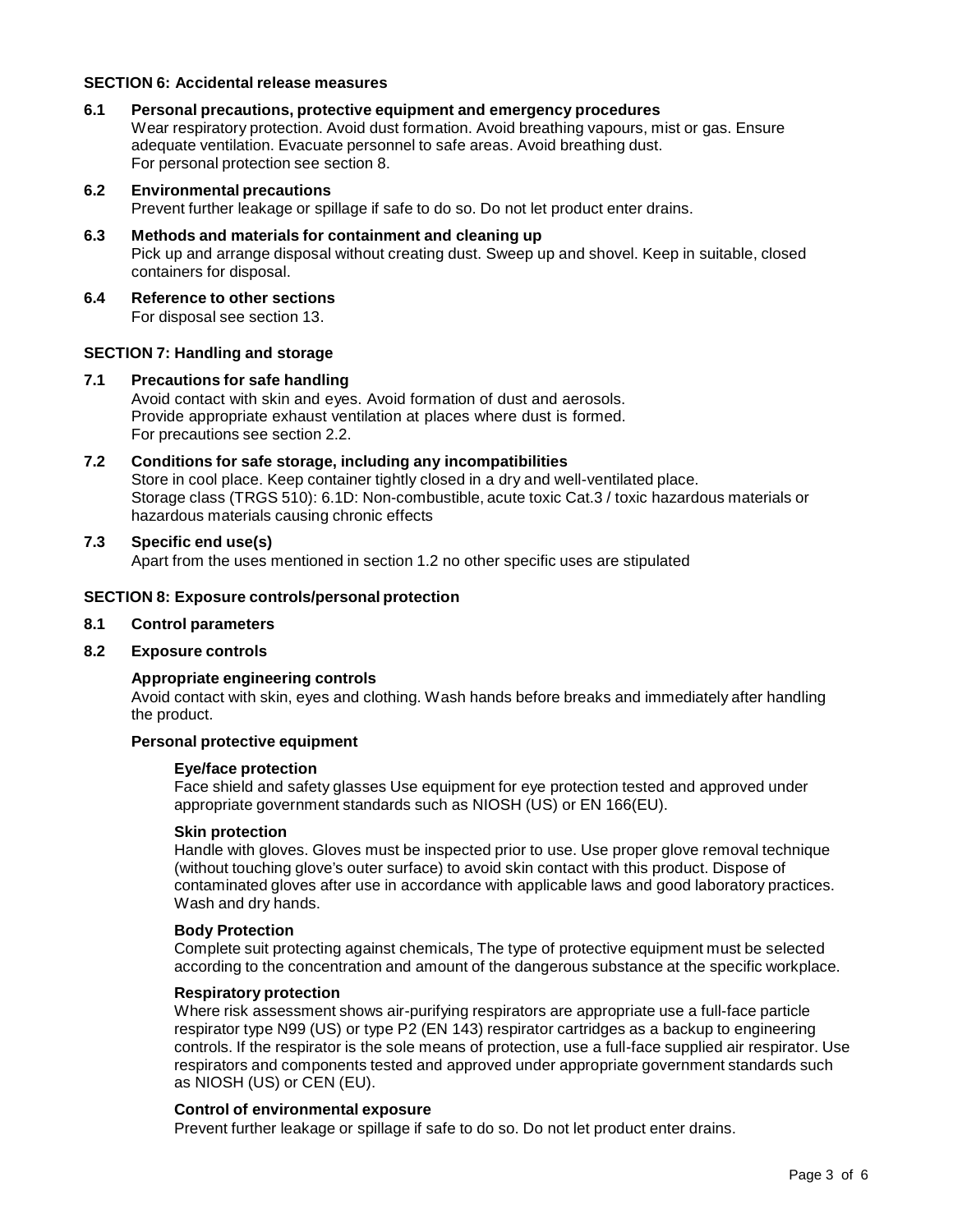# **SECTION 9: Physical and chemical properties**

# **9.1 Information on basic physical and chemical properties**

|     | a)      | Appearance                                         | Form: powder, crystalline<br>Colour: orange |
|-----|---------|----------------------------------------------------|---------------------------------------------|
|     | b)      | Odour                                              | No data available                           |
|     | c)      | <b>Odour Threshold</b>                             | No data available                           |
|     | d)      | pH                                                 | ca.6,5 at 5 g/l at 20 °C                    |
|     | e)      | Melting point/freezing<br>point                    | Melting point/range: > 300 °C               |
|     | f)      | Initial boiling point and<br>boiling range         | No data available                           |
|     | g)      | Flash point                                        | No data available                           |
|     | h)      | Evaporation rate                                   | No data available                           |
|     | i)      | Flammability (solid, gas)                          | No data available                           |
|     | j)      | Upper/lower<br>flammability or<br>explosive limits | No data available                           |
|     | k)      | Vapour pressure                                    | No data available                           |
|     | $\vert$ | Vapour density                                     | No data available                           |
|     | m)      | Relative density                                   | No data available                           |
|     | n)      | Water solubility                                   | No data available                           |
|     | O)      | Partition coefficient: n-<br>octanol/water         | No data available                           |
|     | p)      | Auto-ignition<br>temperature                       | No data available                           |
|     | q)      | Decomposition<br>temperature                       | No data available                           |
|     | r)      | Viscosity                                          | No data available                           |
|     | s)      | <b>Explosive properties</b>                        | No data available                           |
|     | t)      | Oxidizing properties                               | No data available                           |
| 9.2 |         | Other safety information<br>No data available      |                                             |

# **SECTION 10: Stability and reactivity**

# **10.1 Reactivity** No data available

- **10.2 Chemical stability** Stable under recommended storage conditions.
- **10.3 Possibility of hazardous reactions** No data available
- **10.4 Conditions to avoid** No data available
- **10.5 Incompatible materials** Strong oxidizing agents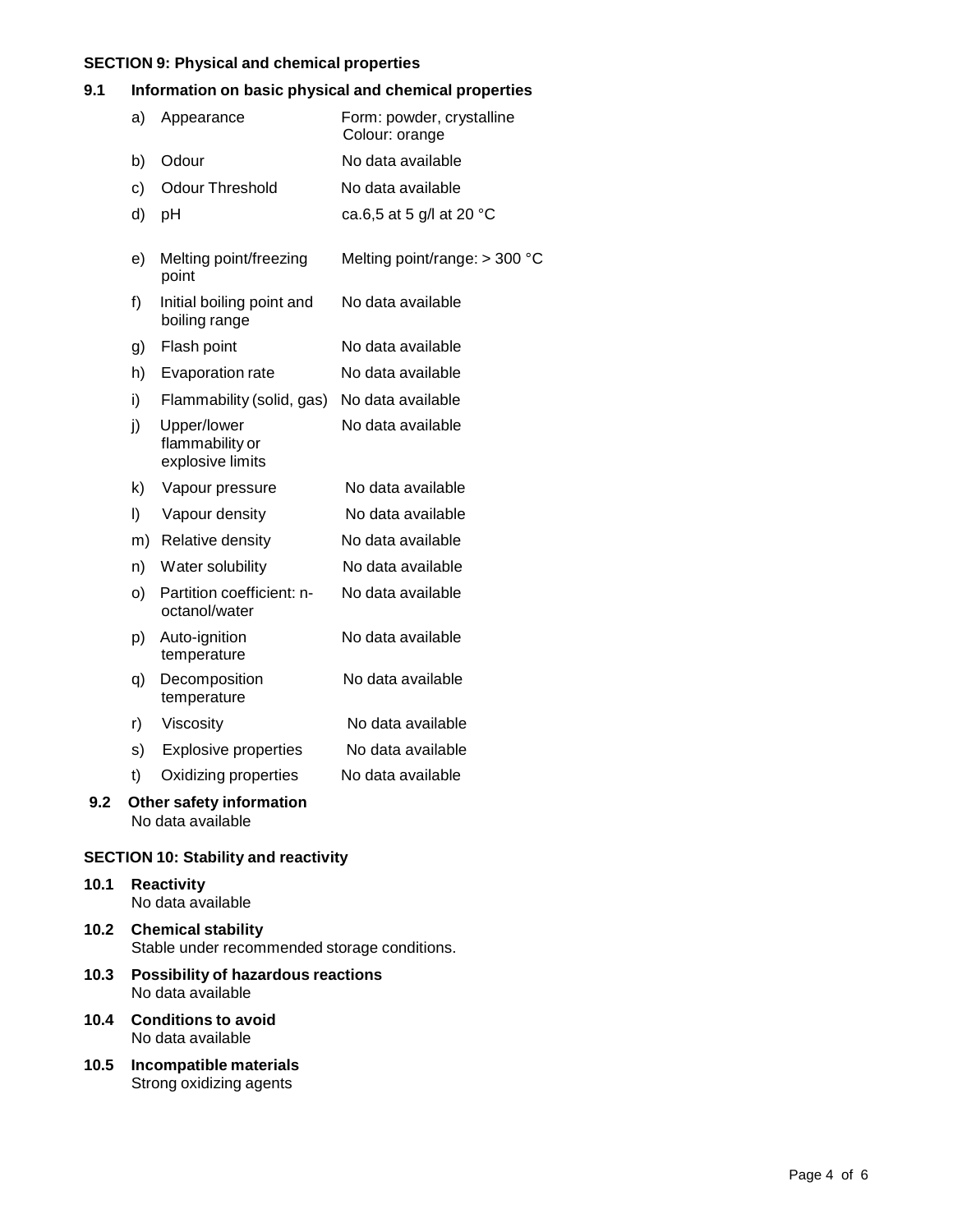# **10.6 Hazardous decomposition products**

Hazardous decomposition products formed under fire conditions. - Carbon oxides, Nitrogen oxides (NOx), Sulphur oxides, Sodium oxides Other decomposition products - No data available In the event of fire: see section 5

# **SECTION 11: Toxicological information**

### **11.1 Information on toxicological effects**

**Acute toxicity** LD50 Oral - Rat - 60 mg/kg

**Skin corrosion/irritation** No data available

**Serious eye damage/eye irritation** No data available

#### **Respiratory orskin sensitisation** No data available

### **Germ cell mutagenicity**

Histidine reversion (Ames) Mouse Embryo Morphological transformation. Human fibroblast Unscheduled DNA synthesis

### **Carcinogenicity**

IARC: No component of this product present at levels greater than or equal to 0.1% is identified as probable, possible or confirmed human carcinogen by IARC.

### **Reproductive toxicity**

No data available

**Specific target organ toxicity - single exposure** No data available

#### **Specific target organ toxicity - repeated exposure** No data available

### **Aspiration hazard**

No data available

### **Additional Information**

RTECS: Not available

To the best of our knowledge, the chemical, physical, and toxicological properties have not been thoroughly investigated.

### **SECTION 12: Ecological information**

- **12.1 Toxicity** No data available
- **12.2 Persistence and degradability** No data available
- **12.3 Bioaccumulative potential** No data available
- **12.4 Mobility in soil** No data available(Sodium 4-(4-dimethylaminophenylazo)benzenesulphonate)